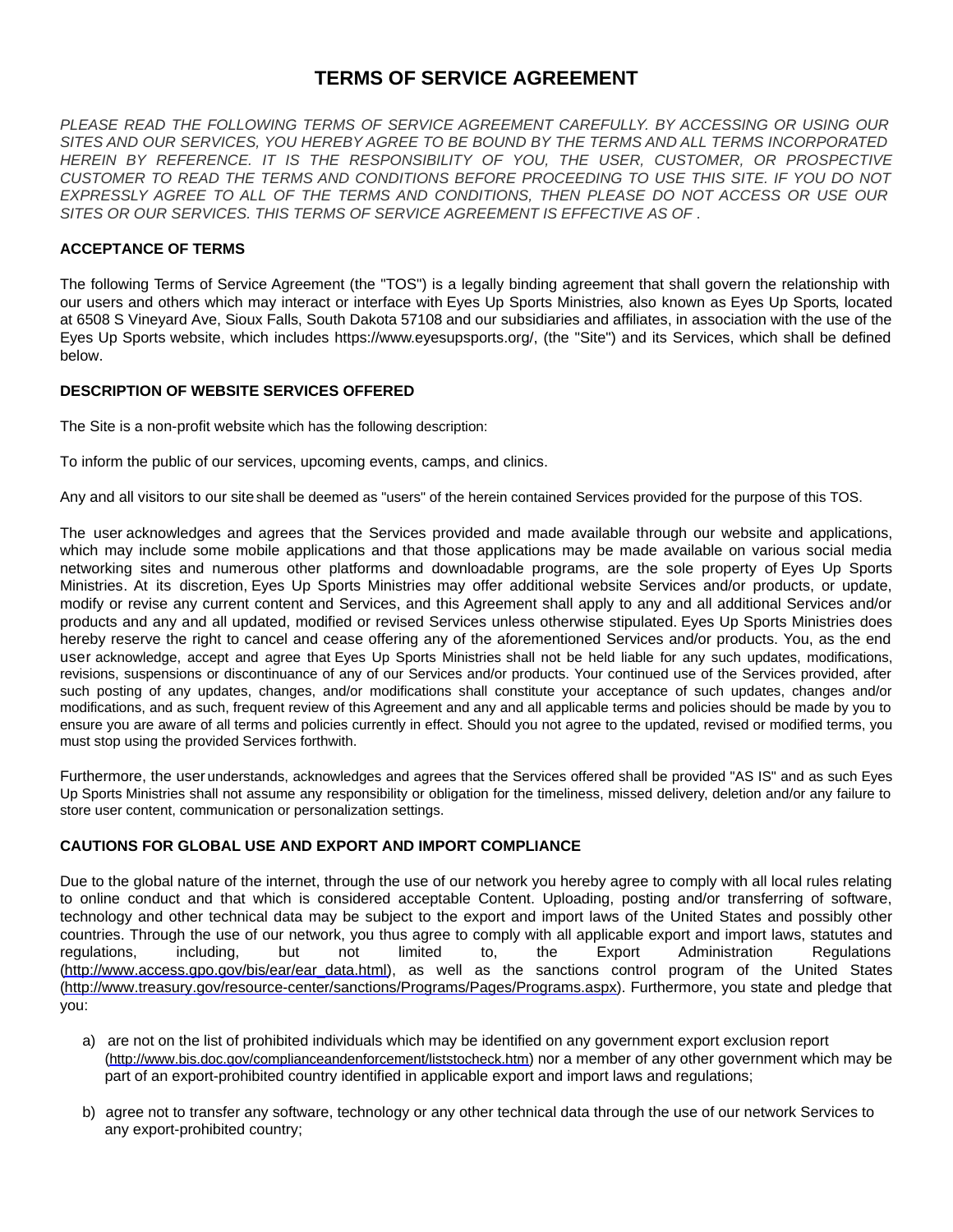- c) agree not to use our website network Services for any military, nuclear, missile, chemical or biological weaponry end uses that would be a violation of the U.S. export laws; and
- d) agree not to post, transfer nor upload any software, technology or any other technical data which would be in violation of the U.S. or other applicable export and/or import laws.

## **CONTENT PLACED OR MADE AVAILABLE FOR COMPANY SERVICES**

Eyes Up Sports Ministries shall not lay claim to ownership of any content submitted by any visitoror user, nor make such content available for inclusion on our website Services. Therefore, you hereby grant and allow for Eyes Up Sports Ministries the below listed worldwide, royalty-free and non-exclusive licenses, as applicable:

- a) The content submitted or made available for inclusion on the publicly accessible areas of Eyes Up Sports Ministries's sites, the license provided to permit to use, distribute, reproduce, modify, adapt, publicly perform and/or publicly display said Content on our network Services is for the sole purpose of providing and promoting the specific area to which this content was placed and/or made available for viewing. This license shall be available so long as you are a member of Eyes Up Sports Ministries's sites, and shall terminate at such time when you elect to discontinue your membership.
- b) Photos, audio, video and/or graphics submitted or made available for inclusion on the publicly accessible areas of Eyes Up Sports Ministries's sites, the license provided to permit to use, distribute, reproduce, modify, adapt, publicly perform and/or publicly display said Content on our network Services are for the sole purpose of providing and promoting the specific area in which this content was placed and/or made available for viewing. This license shall be available so long as you are a member of Eyes Up Sports Ministries's sites and shall terminate at such time when you elect to discontinue your membership.
- c) For any other content submitted or made available for inclusion on the publicly accessible areas of Eyes Up Sports Ministries's sites, the continuous, binding and completely sub-licensable license which is meant to permit to use, distribute, reproduce, modify, adapt, publish, translate, publicly perform and/or publicly display said content, whether in whole or in part, and the incorporation of any such Content into other works in any arrangement or medium current used or later developed.

Those areas which may be deemed "publicly accessible" areas of Eyes Up Sports Ministries's sites are those such areas of our network properties which are meant to be available to the general public, and which would include message boards and groups that are openly available to users.

# **CONTRIBUTIONS TO COMPANY WEBSITE**

Eyes Up Sports Ministries provides an area for our users to contribute feedback to our website. When you submit ideas, documents, suggestions and/or proposals ("Contributions") to our site, you acknowledge and agree that:

- a) your contributions do not contain any type of confidential or proprietary information;
- b) Eyes Up Sports shall not be liable or under any obligation to ensure or maintain confidentiality, expressed or implied, related to any Contributions;
- c) Eyes Up Sports shall be entitled to make use of and/or disclose any such Contributions in any such manner as they may see fit;
- d) the contributor's Contributions shall automatically become the sole property of Eyes Up Sports; and
- e) Eyes Up Sports is under no obligation to either compensate or provide any form of reimbursement in any manner or nature.

#### **INDEMNITY**

All users herein agree to insure and hold Eyes Up Sports Ministries, our subsidiaries, affiliates, agents, employees, officers, partners and/or licensors blameless or not liable for any claim or demand, which may include, but is not limited to, reasonable attorney fees made by any third party which may arise from any content a user of our site may submit, post, modify, transmit or otherwise make available through our Services, the use of Eyes Up Sports Services or your connection with these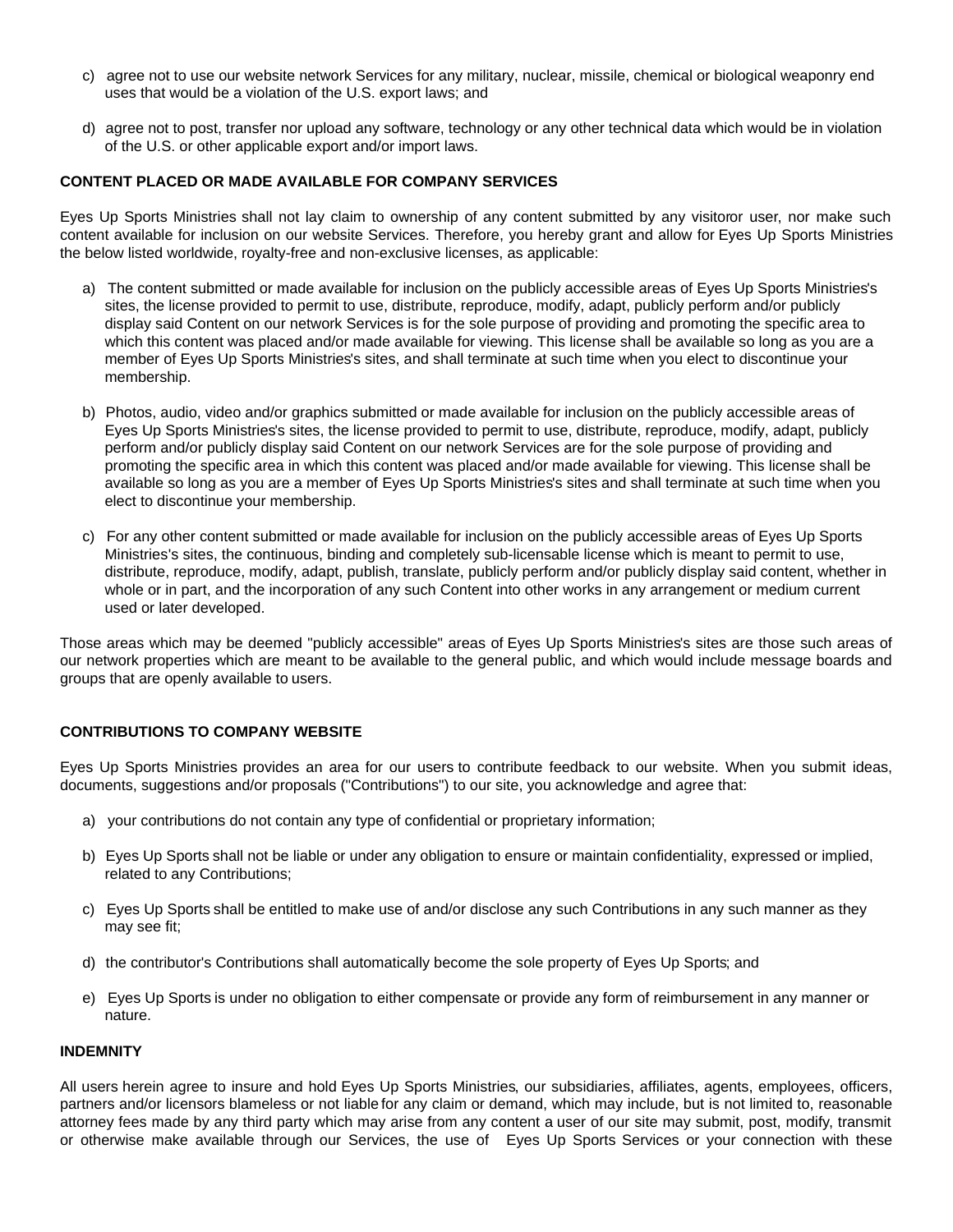Services, your violations of the Terms of Service and/or your violation of any such rights of another person.

## **COMMERCIAL REUSE OF SERVICES**

The user herein agrees not to replicate, duplicate, copy, trade, sell, resell nor exploit for any commercial reason any part, use of, or access to Eyes Up Sports's sites.

## **MODIFICATIONS**

Eyes Up Sports Ministries shall reserve the right at any time it may deem fit, to modify, alter and or discontinue, whether temporarily or permanently, our service, or any part thereof, with or without prior notice. In addition, we shall not be held liable to you or to any third party for any such alteration, modification, suspension and/or discontinuance of our Services, or any part thereof.

# **ADVERTISERS**

Any correspondence or business dealings with, or the participation in any promotions of, advertisers located on or through our Services, which may include the payment and/or delivery of such related goods and/or Services, and any such other term, condition, warranty and/or representation associated with such dealings, are and shall be solely between you and any such advertiser. Moreover, you herein agree that Eyes Up Sports Ministries shall not be held responsible or liable for any loss or damage of any nature or manner incurred as a direct result of any such dealings or as a result of the presence of such advertisers on our website.

## **LINKS**

Either Eyes Up Sports Ministries or any third parties may provide links to other websites and/or resources. Thus, you acknowledge and agree that we are not responsible for the availability of any such external sites or resources, and as such, we do not endorse nor are we responsible or liable for any content, products, advertising or any other materials, on or available from such third party sites or resources. Furthermore, you acknowledge and agree that Eyes Up Sports Ministries shall not be responsible or liable, directly or indirectly, for any such damage or loss which may be a result of, caused or allegedly to be caused by or in connection with the use of or the reliance on any such content, goods or Services made available on or through any such site or resource.

#### **PROPRIETARY RIGHTS**

You do hereby acknowledge and agree that Eyes Up Sports Ministries's Services and any essential software that may be used in connection with our Services ("Software") shall contain proprietary and confidential material that is protected by applicable intellectual property rights and other laws. Furthermore, you herein acknowledge and agree that any Content which may be contained in any advertisements or information presented by and through our Services or by advertisers is protected by copyrights, trademarks, patents or other proprietary rights and laws. Therefore, except for that which is expressly permitted by applicable law or as authorized by Eyes Up Sports Ministries or such applicable licensor, you agree not to alter, modify, lease, rent, loan, sell, distribute, transmit, broadcast, publicly perform and/or created any plagiaristic works which are based on Eyes Up Sports Ministries Services (e.g. Content or Software), in whole or part.

Eyes Up Sports Ministries herein has granted you personal, non-transferable and non-exclusive rights and/or license to make use of the object code or our Software on a single computer, as long as you do not, and shall not, allow any third party to duplicate, alter, modify, create or plagiarize work from, reverse engineer, reverse assemble or otherwise make an attempt to locate or discern any source code, sell, assign, sublicense, grant a security interest in and/or otherwise transfer any such right in the Software. Furthermore, you do herein agree not to alter or change the Software in any manner, nature or form, and as such, not to use any modified versions of the Software, including and without limitation, for the purpose of obtaining unauthorized access to our Services. Lastly, you also agree not to access or attempt to access our Services through any means other than through the interface which is provided by Eyes Up Sports Ministries for use in accessing our Services.

# **WARRANTY DISCLAIMERS**

YOU HEREIN EXPRESSLY ACKNOWLEDGE AND AGREE THAT:

a) THE USE OF EYES UP SPORTS MINISTRIES SERVICES AND SOFTWARE ARE AT THE SOLE RISK BY YOU. OUR SERVICES AND SOFTWARE SHALL BE PROVIDED ON AN "AS IS" AND/OR "AS AVAILABLE" BASIS. EYES UP SPORTS MINISTRIES AND OUR SUBSIDIARIES, AFFILIATES, OFFICERS, EMPLOYEES, AGENTS, PARTNERS AND LICENSORS EXPRESSLY DISCLAIM ANY AND ALL WARRANTIES OF ANY KIND WHETHER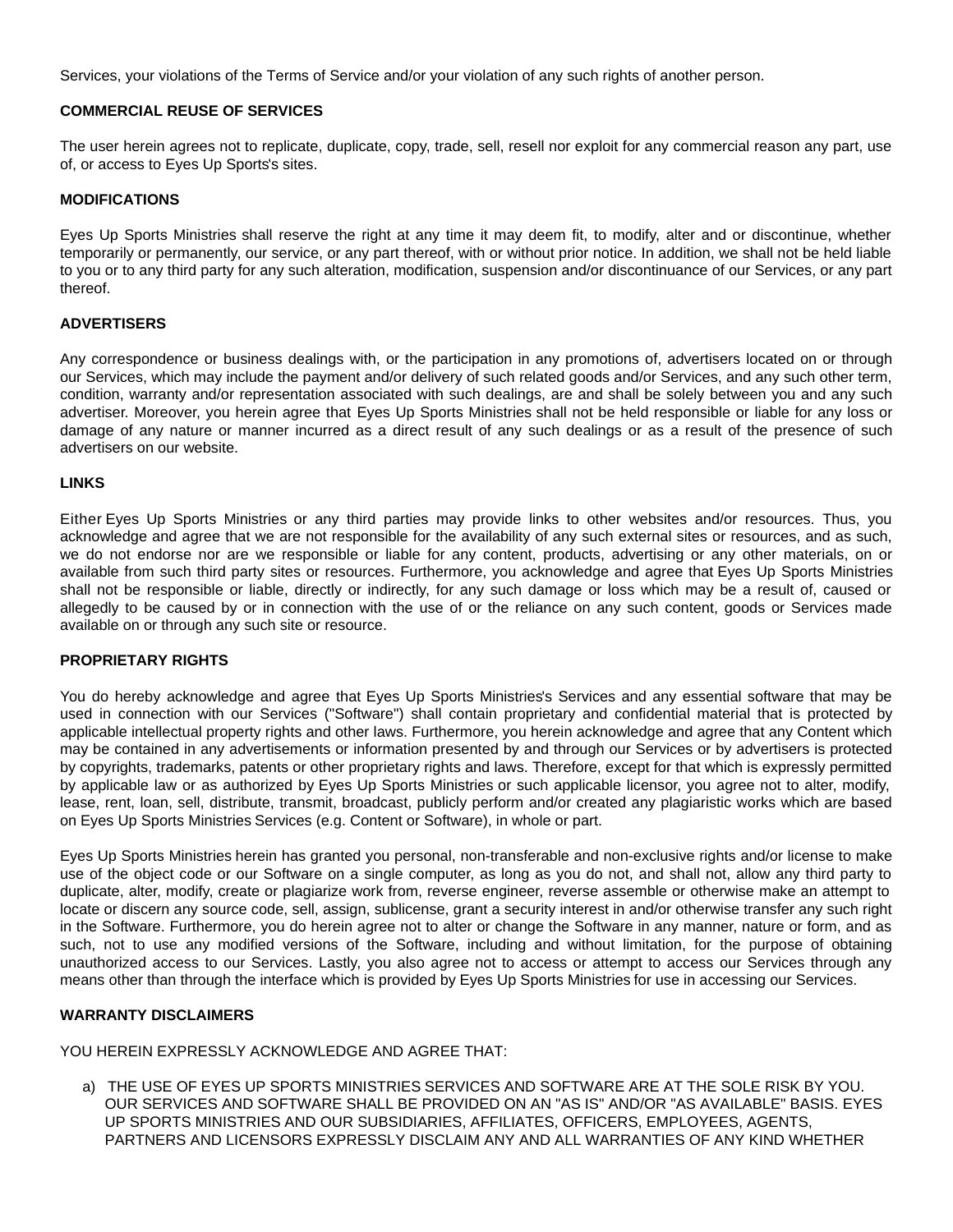EXPRESSED OR IMPLIED, INCLUDING, BUT NOT LIMITED TO ANY IMPLIED WARRANTIES OF TITLE, MERCHANTABILITY, FITNESS FOR A PARTICULAR PURPOSE AND NON-INFRINGEMENT.

- b) EYES UP SPORTS MINISTRIES AND OUR SUBSIDIARIES, OFFICERS, EMPLOYEES, AGENTS, PARTNERS AND LICENSORS MAKE NO SUCH WARRANTIES THAT (i) EYES UP SPORTS MINISTRIES SERVICES OR SOFTWARE WILL MEET YOUR REQUIREMENTS; (ii) EYES UP SPORTS MINISTRIES SERVICES OR SOFTWARE SHALL BE UNINTERRUPTED, TIMELY, SECURE OR ERROR-FREE; (iii) THAT SUCH RESULTS WHICH MAY BE OBTAINED FROM THE USE OF THE EYES UP SPORTS MINISTRIES SERVICES OR SOFTWARE WILL BE ACCURATE OR RELIABLE; (iv) QUALITY OF ANY PRODUCTS, SERVICES, ANY INFORMATION OR OTHER MATERIAL WHICH MAY BE PURCHASED OR OBTAINED BY YOU THROUGH OUR SERVICES OR SOFTWARE WILL MEET YOUR EXPECTATIONS; AND (v) THAT ANY SUCH ERRORS CONTAINED IN THE SOFTWARE SHALL BE CORRECTED.
- c) ANY INFORMATION OR MATERIAL DOWNLOADED OR OTHERWISE OBTAINED BY WAY OF EYES UP SPORTS MINISTRIES SERVICES OR SOFTWARE SHALL BE ACCESSED BY YOUR SOLE DISCRETION AND SOLE RISK, AND AS SUCH YOU SHALL BE SOLELY RESPONSIBLE FOR AND HEREBY WAIVE ANY AND ALL CLAIMS AND CAUSES OF ACTION WITH RESPECT TO ANY DAMAGE TO YOUR COMPUTER AND/OR INTERNET ACCESS, DOWNLOADING AND/OR DISPLAYING, OR FOR ANY LOSS OF DATA THAT COULD RESULT FROM THE DOWNLOAD OF ANY SUCH INFORMATION OR MATERIAL.
- d) NO ADVICE AND/OR INFORMATION, DESPITE WHETHER WRITTEN OR ORAL, THAT MAY BE OBTAINED BY YOU FROM EYES UP SPORTS MINISTRIES OR BY WAY OF OR FROM OUR SERVICES OR SOFTWARE SHALL CREATE ANY WARRANTY NOT EXPRESSLY STATED IN THE TOS.
- e) A SMALL PERCENTAGE OF SOME USERS MAY EXPERIENCE SOME DEGREE OF EPILEPTIC SEIZURE WHEN EXPOSED TO CERTAIN LIGHT PATTERNS OR BACKGROUNDS THAT MAY BE CONTAINED ON A COMPUTER SCREEN OR WHILE USING OUR SERVICES. CERTAIN CONDITIONS MAY INDUCE A PREVIOUSLY UNKNOWN CONDITION OR UNDETECTED EPILEPTIC SYMPTOM IN USERS WHO HAVE SHOWN NO HISTORY OF ANY PRIOR SEIZURE OR EPILEPSY. SHOULD YOU, ANYONE YOU KNOW OR ANYONE IN YOUR FAMILY HAVE AN EPILEPTIC CONDITION, PLEASE CONSULT A PHYSICIAN IF YOU EXPERIENCE ANY OF THE FOLLOWING SYMPTOMS WHILE USING OUR SERVICES: DIZZINESS, ALTERED VISION, EYE OR MUSCLE TWITCHES, LOSS OF AWARENESS, DISORIENTATION, ANY INVOLUNTARY MOVEMENT, OR CONVULSIONS.

#### **LIMITATION OF LIABILITY**

YOU EXPLICITLY ACKNOWLEDGE, UNDERSTAND AND AGREE THAT EYES UP SPORTS MINISTRIES AND OUR SUBSIDIARIES, AFFILIATES, OFFICERS, EMPLOYEES, AGENTS, PARTNERS AND LICENSORS SHALL NOT BE LIABLE TO YOU FOR ANY PUNITIVE, INDIRECT, INCIDENTAL, SPECIAL, CONSEQUENTIAL OR EXEMPLARY DAMAGES, INCLUDING, BUT NOT LIMITED TO, DAMAGES WHICH MAY BE RELATED TO THE LOSS OF ANY PROFITS, GOODWILL, USE, DATA AND/OR OTHER INTANGIBLE LOSSES, EVEN THOUGH WE MAY HAVE BEEN ADVISED OF SUCH POSSIBILITY THAT SAID DAMAGES MAY OCCUR, AND RESULT FROM:

- a) THE USE OR INABILITY TO USE OUR SERVICE;
- b) THE COST OF PROCURING SUBSTITUTE GOODS AND SERVICES;
- c) UNAUTHORIZED ACCESS TO OR THE ALTERATION OF YOUR TRANSMISSIONS AND/OR DATA;
- d) STATEMENTS OR CONDUCT OF ANY SUCH THIRD PARTY ON OUR SERVICE;
- e) AND ANY OTHER MATTER WHICH MAY BE RELATED TO OUR SERVICE.

#### **RELEASE**

In the event you have a dispute, you agree to release Eyes Up Sports Ministries (and its officers, directors, employees, agents, parent subsidiaries, affiliates, co-branders, partners and any other third parties) from claims, demands and damages (actual and consequential) of every kind and nature, known and unknown, suspected or unsuspected, disclosed and undisclosed, arising out of or in any way connected to such dispute.

## **SPECIAL ADMONITION RELATED TO FINANCIAL MATTERS**

Should you intend to create or to join any service, receive or request any such news, messages, alerts or other information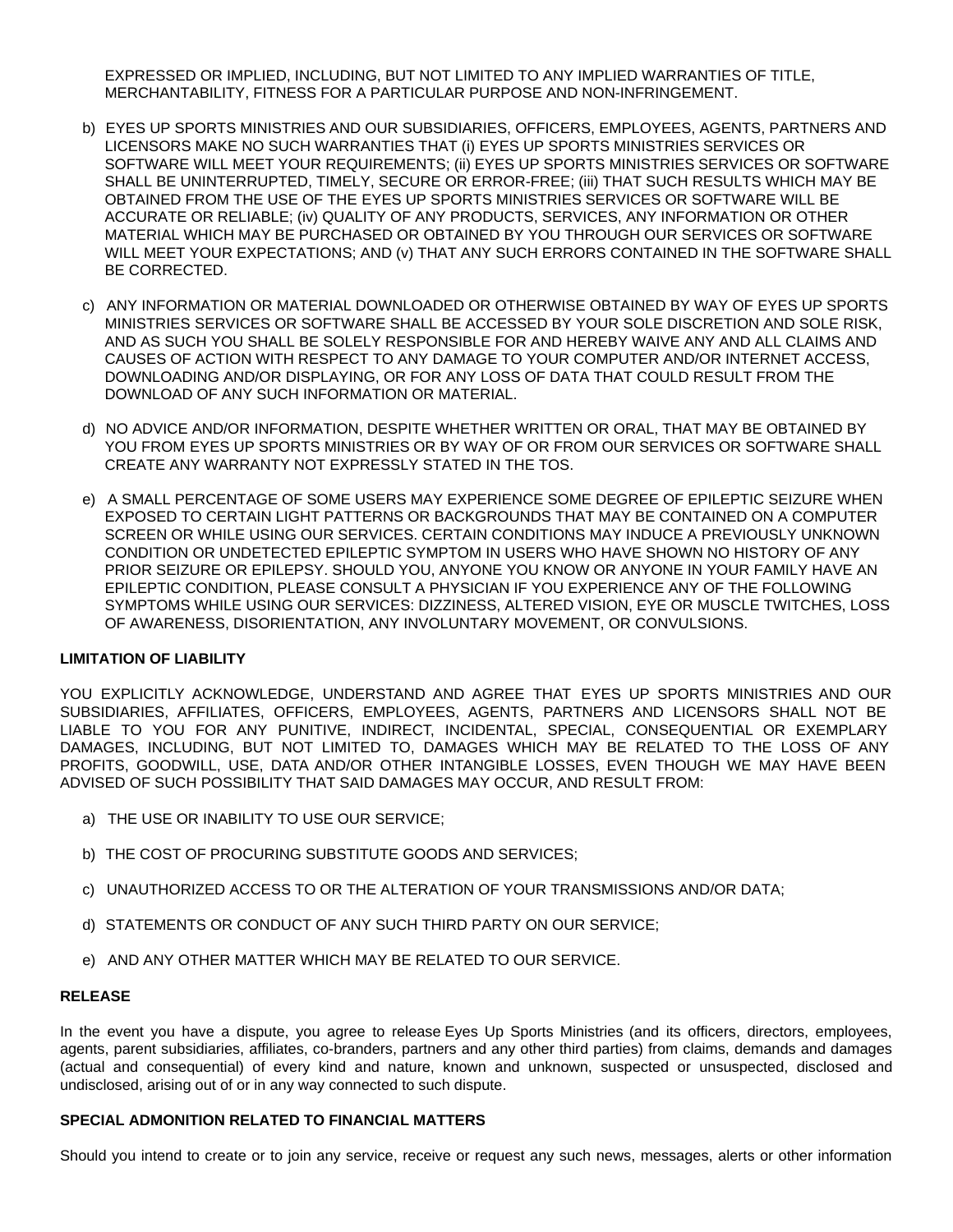from our Services concerning companies, stock quotes, investments or securities, please review the above Sections Warranty Disclaimers and Limitations of Liability again. In addition, for this particular type of information, the phrase "Let the investor beware" is appropriate. Eyes Up Sports Ministries's content is provided primarily for informational purposes, and no content that shall be provided or included in our Services is intended for trading or investing purposes. Eyes Up Sports Ministries and our licensors shall not be responsible or liable for the accuracy, usefulness or availability of any information transmitted and/or made available by way of our Services, and shall not be responsible or liable for any trading and/or investment decisions based on any such information.

## **EXCLUSION AND LIMITATIONS**

THERE ARE SOME JURISDICTIONS WHICH DO NOT ALLOW THE EXCLUSION OF CERTAIN WARRANTIES OR THE LIMITATION OF EXCLUSION OF LIABILITY FOR INCIDENTAL OR CONSEQUENTIAL DAMAGES. THEREFORE, SOME OF THE ABOVE LIMITATIONS OF SECTIONS WARRANTY DISCLAIMERS AND LIMITATION OF LIABILITY MAY NOT APPLY TO YOU.

## **THIRD PARTY BENEFICIARIES**

You herein acknowledge, understand and agree, unless otherwise expressly provided in this TOS, that there shall be no thirdparty beneficiaries to this agreement.

## **NOTICE**

Eyes Up Sports Ministries may furnish you with notices, including those with regards to any changes to the TOS, including but not limited to email, regular mail, MMS or SMS, text messaging, postings on our website Services, or other reasonable means currently known or any which may be herein after developed. Any such notices may not be received if you violate any aspects of the TOS by accessing our Services in an unauthorized manner. Your acceptance of this TOS constitutes your agreement that you are deemed to have received any and all notices that would have been delivered had you accessed our Services in an authorized manner.

## **TRADEMARK INFORMATION**

You herein acknowledge, understand and agree that all of the Eyes Up Sports Ministries trademarks, copyright, trade name, service marks, and other Eyes Up Sports Ministries logos and any brand features, and/or product and service names are trademarks and as such, are and shall remain the property of Eyes Up Sports Ministries. You herein agree not to display and/or use in any manner the Eyes Up Sports Ministries logo or marks without obtaining Eyes Up Sports Ministries's prior written consent.

## **COPYRIGHT OR INTELLECTUAL PROPERTY INFRINGEMENT CLAIMS NOTICE & PROCEDURES**

Eyes Up Sports Ministries will always respect the intellectual property of others, and we ask that all of our users do the same. With regards to appropriate circumstances and at its sole discretion, Eyes Up Sports Ministries may disable and/or terminate the accounts of any user who violates our TOS and/or infringes the rights of others. If you feel that your work has been duplicated in such a way that would constitute copyright infringement, or if you believe your intellectual property rights have been otherwise violated, you should provide to us the following information:

- a) The electronic or the physical signature of the individual that is authorized on behalf of the owner of the copyright or other intellectual property interest;
- b) A description of the copyrighted work or other intellectual property that you believe has been infringed upon;
- c) A description of the location of the site which you allege has been infringing upon your work;
- d) Your physical address, telephone number, and email address;
- e) A statement, in which you state that the alleged and disputed use of your work is not authorized by the copyright owner, its agents or the law;
- f) And finally, a statement, made under penalty of perjury, that the aforementioned information in your notice is truthful and accurate, and that you are the copyright or intellectual property owner, representative or agent authorized to act on the copyright or intellectual property owner's behalf.